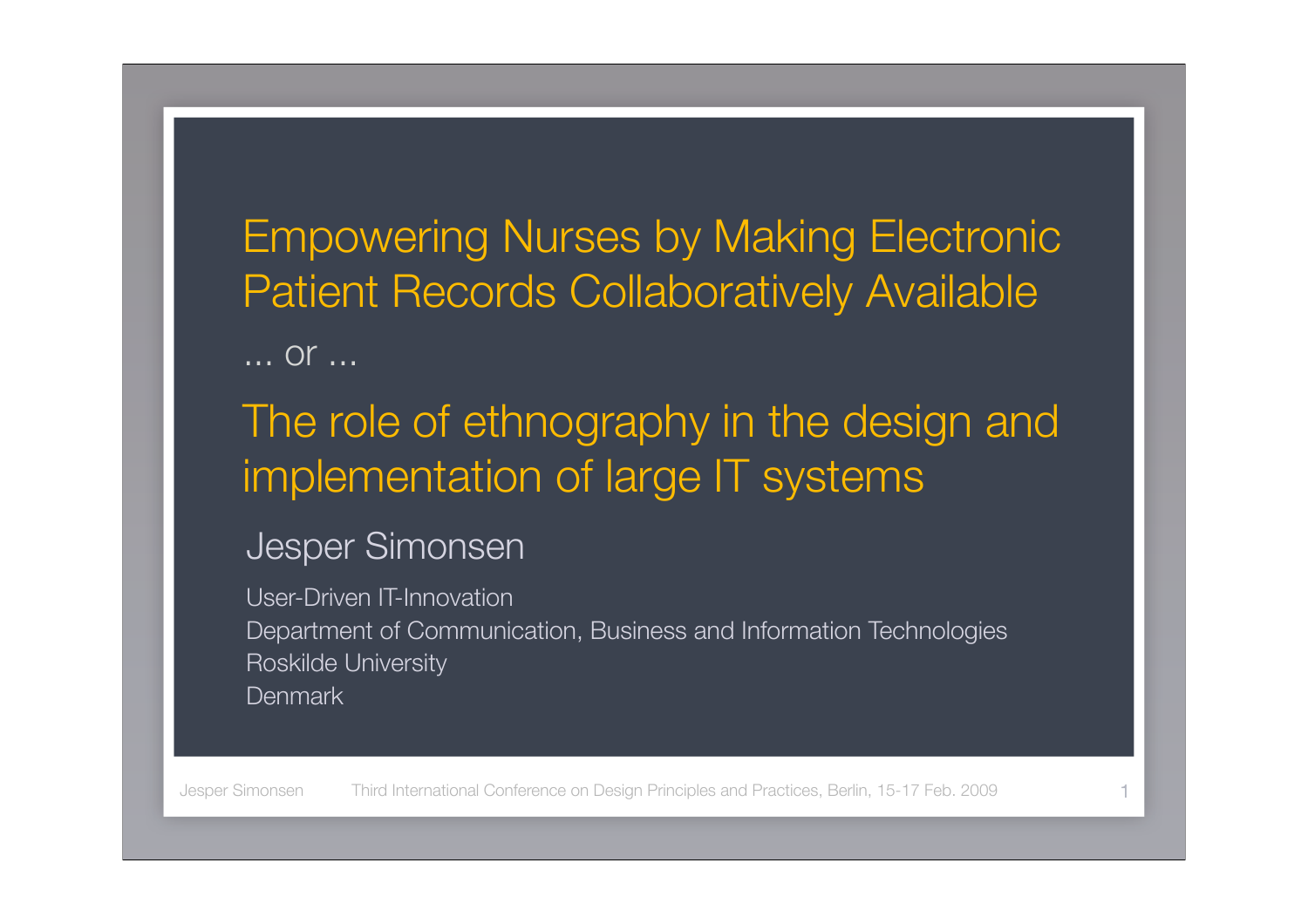# The role of ethnography

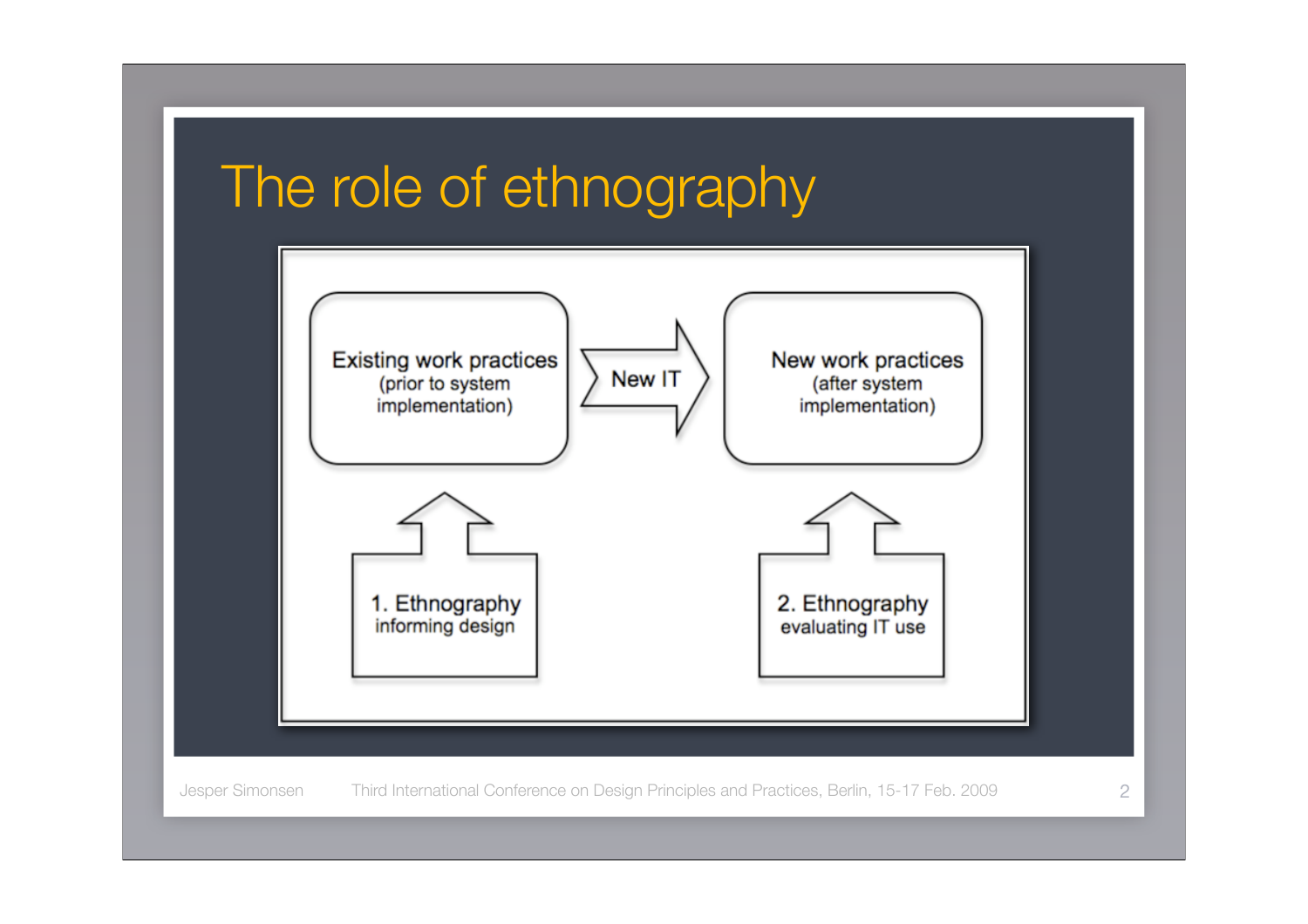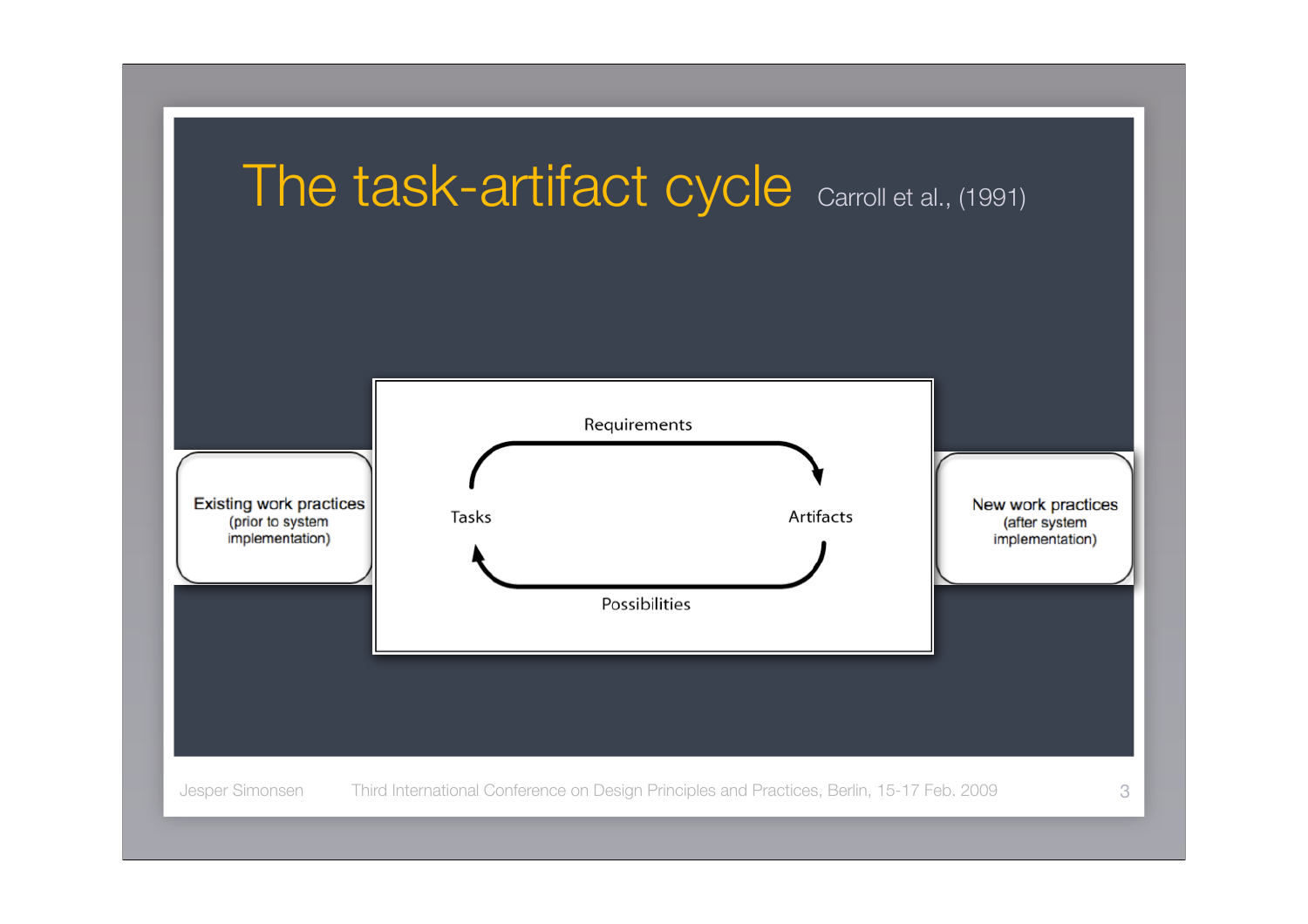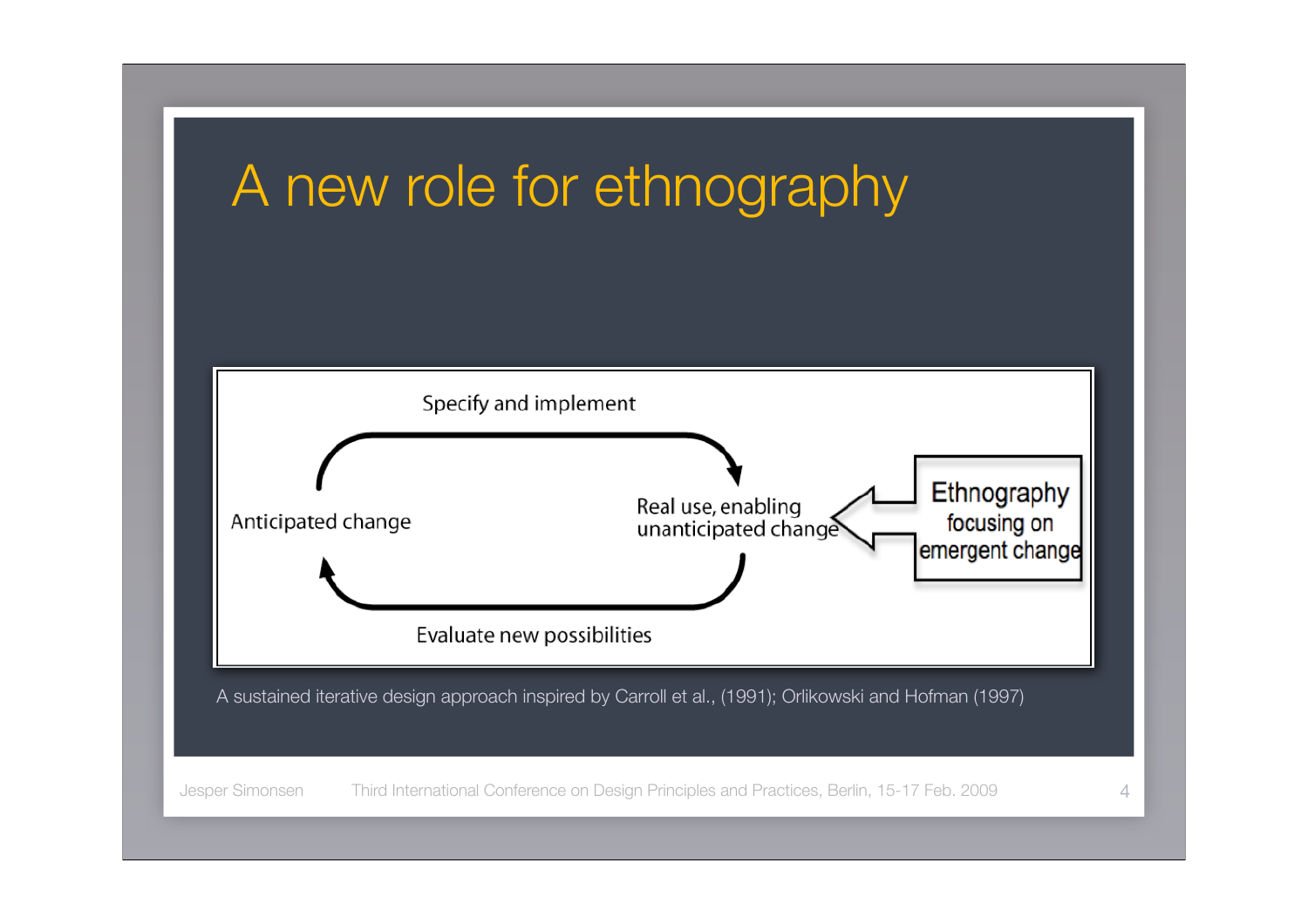

- Collaboration: Vendor (CSC); regional EPR unit; acute stroke unit; researchers (evaluation)
- Fully integrated EPR (243 screens, 300K patients, 26M records) configured during 5 workshops with clinicians
- EPR in real use 24 hours a day in one week
- All Clinicians used EPR (no paper records used)
- 'Back-office' using Wizard-of-Oz techniques



38% (183 out of 482) design ideas emerged during 5 days of real use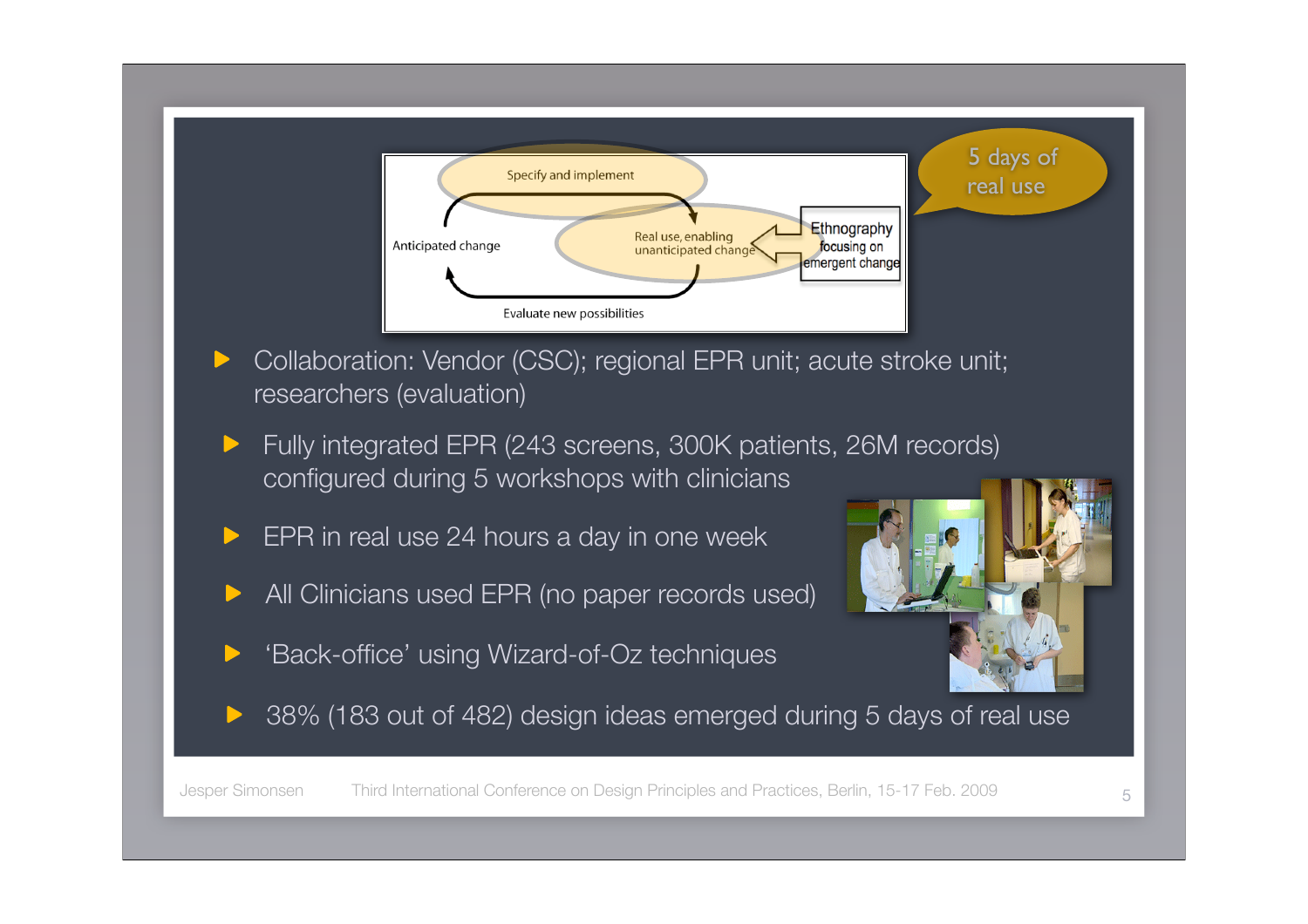## Nursing handover From oral information to collective investigation

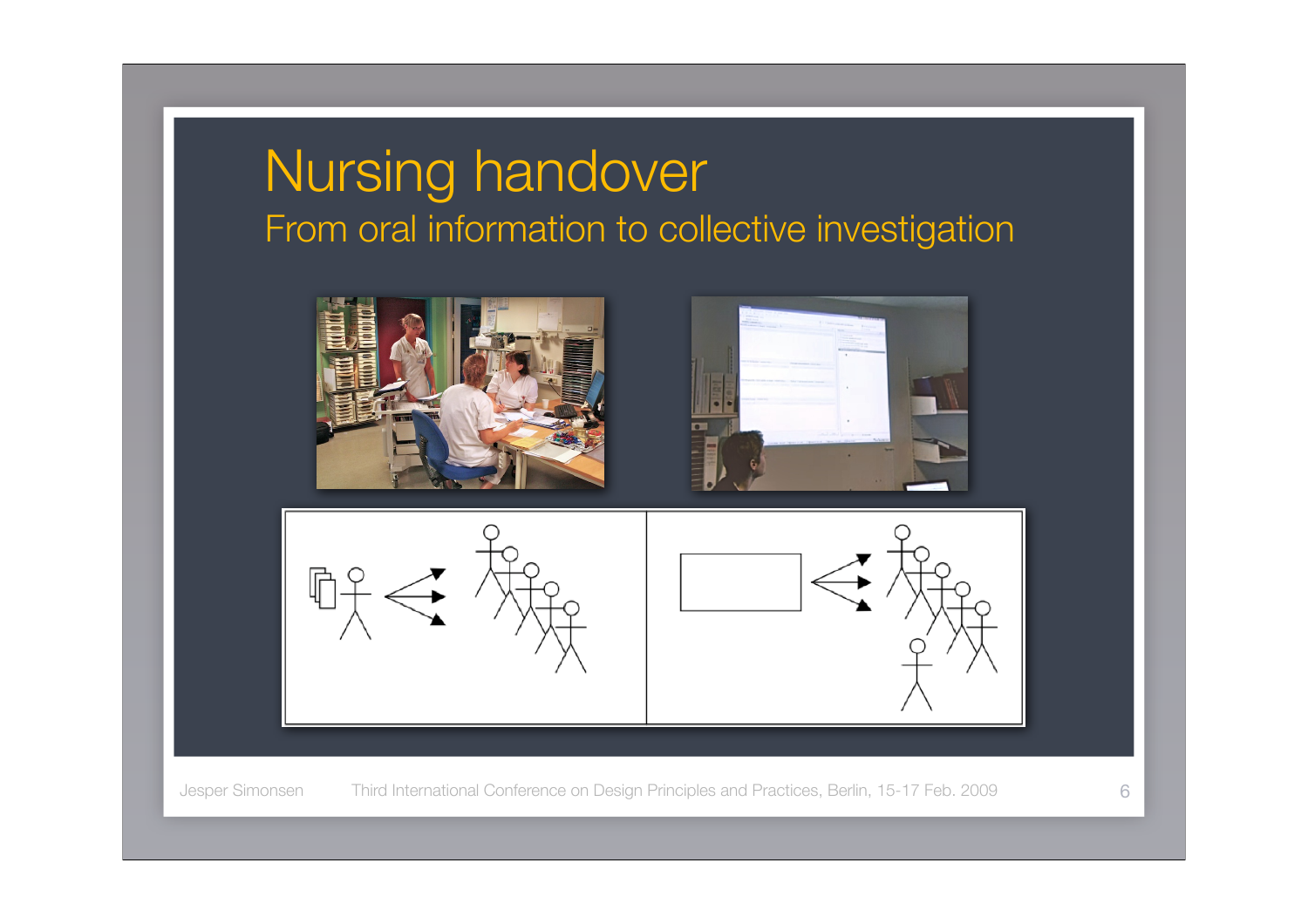# Empowering nurses Murnane (2005)

- Most physicians in attendance inspects the patients periodically and act on a 'snapshot' of the patients' medical status
- Nurses represent a more continuously monitoring and interacting with the patients
- The emerging collective investigations stimulated mutual learning situations that 'empowered' the nurses interaction with physicians
- Case 'vignette':
	- An older woman with symptoms of having had a stroke in her brain
	- Observed by nurses and seen by physicians in attendance
	- Investigated at nursing handover prior to team conference and ward round
	- At the team conference the physicians acknowledge the nurses' investigation and change the patients' diagnosis to an acute kidney malfunction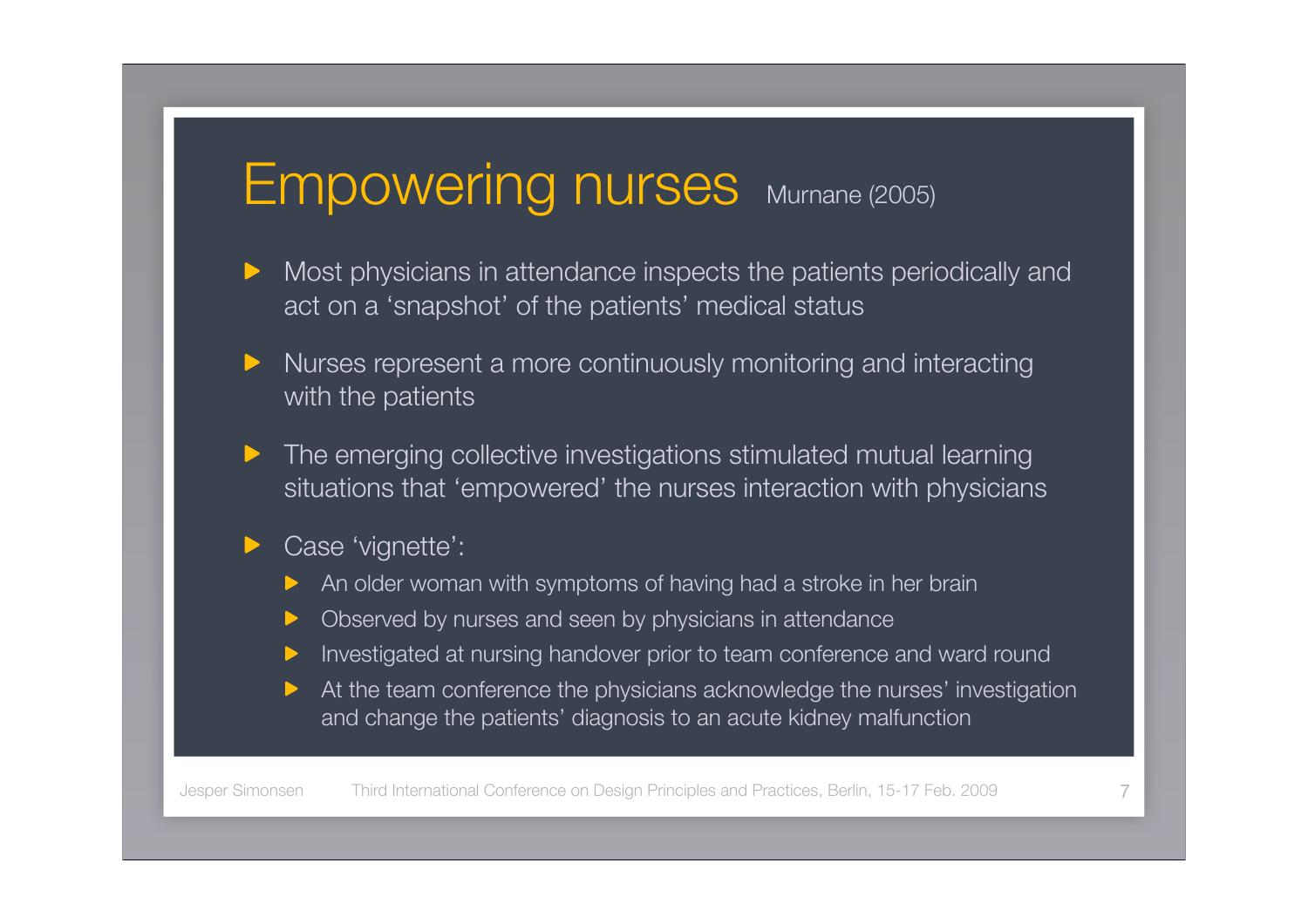# Physicians Nurses

- I-1: Sodium chloride is installed for slow infusion over night
- I-2: Infusion increased because of increasing creatinine
- I-3: Attempts catheterization, but without success. Contact made to the gynecological ward
- I-4: More sodium chloride because of possible dehydration

- Observe little urine out
- Discuss catheter problems (H1)
- Discuss blatter dysfunction (H2)
- Investigates stroke scores (challenges H2)
- Doubts H1 and H2 and suspect a new H3 (kidney failure)
- Forwards results of their investigation to team conference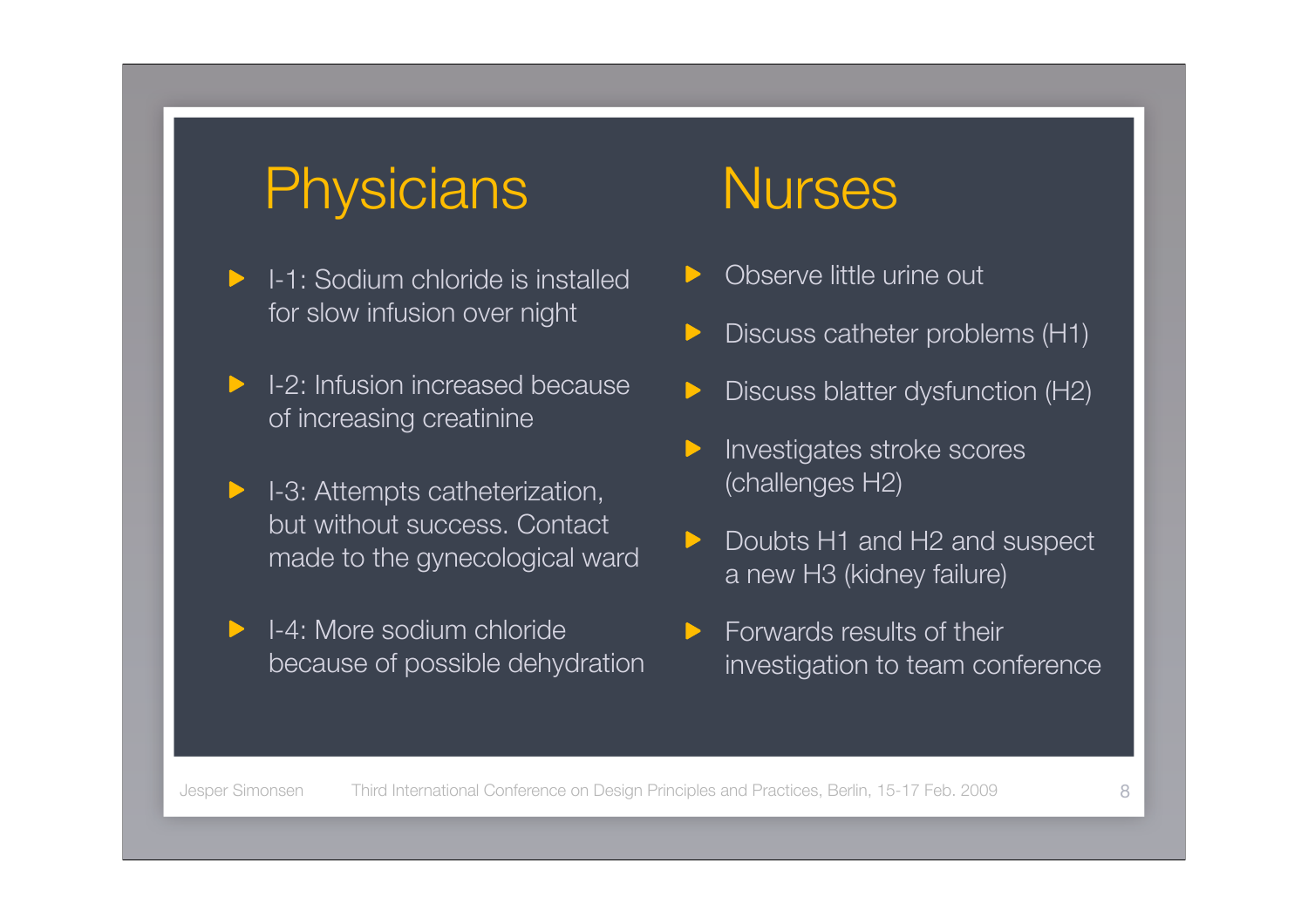# **Results**

- New requirements for designing the EPR user interface to support collective investigation
- Different role for the nurse team leader during handover (from gatekeeper to floor manager)
- More active and salient role for nurses during team conferences
- Motivated nurses to obtain more structured documentation to indicate relevant observations in EPR user interface for team conferences